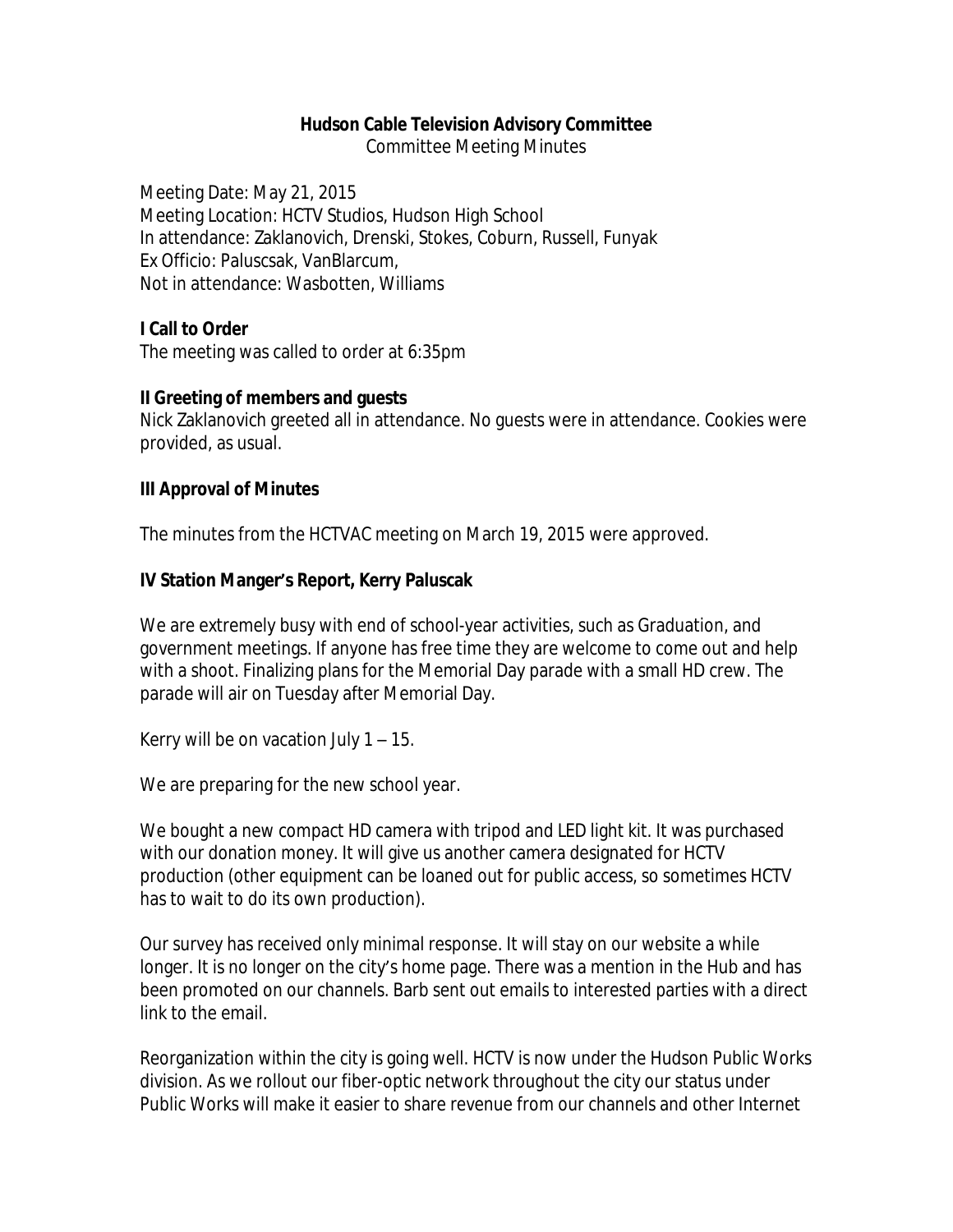services as part of the fiber-optic package. The first business customer is scheduled to go online this September. The first residential customer will follow next year.

We also did some upgrades to Granicus that enables us to stream directly to mobile devices.

We have added taping of Park Board meetings to our schedule of maintaining public records.

## **V CAP Act Legislation Update and VI Time Warner/Comcast/Charter Update – Kerry Paluscsak**

Nothing new to report on either front. Kerry sent out information to HCTVAC members from the Alliance for Community Media on the closing of Access Tucson, a large community television group in Arizona due to state and local funding cuts. HCTVAC members are urged to write to federal and state representatives to support the CAP Act.

Charter Cable is seeking to merge with Time Warner Cable, now that the Comcast/TWC merger was rejected by the FCC.

# **VII Public Access Coordinator's Report – Barbara VanBlarcum**

We sent a list of organizations that provide funding to a city consultant who helps the city write grants. The hope is she will be able to hook us up with potential funding sources and possibly to apply for grants.

We received a Public Access agreement from a father whose son is playing a recital with the Cleveland Youth Orchestra. Taped an oral history with Ms. Ren of the King House, as part of a possible oral history series. Our first interviewee was Joan VanOsdale. We are working with the archivist at the Library to get names of other possible interviewees. We did an interview with Art Schreiber who had been on the first tour of The Beatles. We scheduled a production to interview a survivor of the Athenia, a ship sunk in a torpedo attack in WWII. A History Book club that meets at the Learned Owl is taping interviews with two authors who have written books on shipwrecks.

Laurel Lake finished production on "A Gift of Trees" on the landscaping.

We aired "Kent Connects" provided by KSU.

Nick has produced many programs including shows about Lincoln, Gauguin, Backyard Wildlife, Melanoma and others. Nick assisted Alex Kelemen, councilperson for Ward 3, tape forum for his constituents that he does twice a year. We taped the unveiling of the new fire truck. We (Allyn Marzulla) taped the opening of the new Oak Grove Park on Barlow Road.